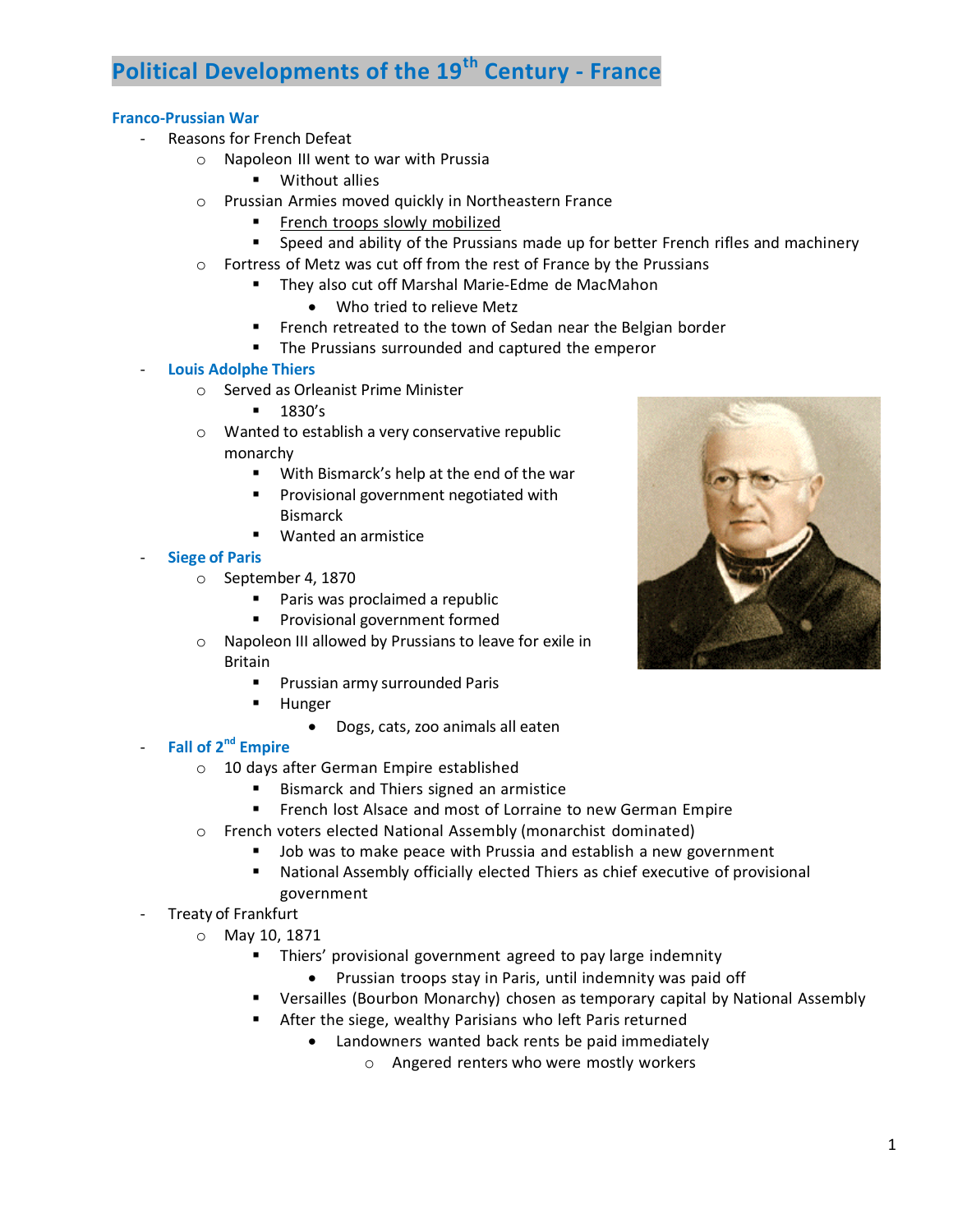## **The Third Republic**

- Established after Franco-Prussian war
	- o Republic is government without a king
	- o Not liked by French
		- Demanded as a requirement by Bismarck
- National Assembly
	- o Dominated by Monarchists
		- **French blame monarchists for signing of the treaty**

## - **The Paris Commune**

- o Created in 1871
- o Radicals who HATE government
	- Revolted versus National Assembly
		- National Assembly associated with Treaty of Frankfurt
		- **Wanted to save the Republic and get rid of Monarchists**
	- Communards
		- **Rebels** 
			- Workers
			- **•** Socialists
- o Second siege of Paris
	- Civil war
		- Communards vs. Government
			- Prussian siege
				- **Bright red posters on the walls of capital "Paris Commune"**
	- Commune defended Paris
		- **E** Leaders were Jacobins, socialists (French Revolution), moderate republicans
		- Communards were democratic-socialist activists in the 2<sup>nd</sup> Republic
		- **Auguste Blanqui** 
			- Revolution from small cell of determined men seizing power
		- **Some were anarchists**
	- **BloodyWeek**
		- May 21, 1871
		- Thiers' Versailles government troops flooded Paris
			- o "bloody week" followed
			- o Army blasted through barricades
			- o 25,000 Parisians died
			- o "In Paris, everyone was guilty"
- Political Structure after Civil War
	- o Political structure
		- Legislative house
			- Chamber of Deputies
				- o Lower house
				- o Elected by Universal Male Suffrage
			- Senate
				- o Upper house
				- o Picked by local government officials
			- President
				- o Picked by legislature

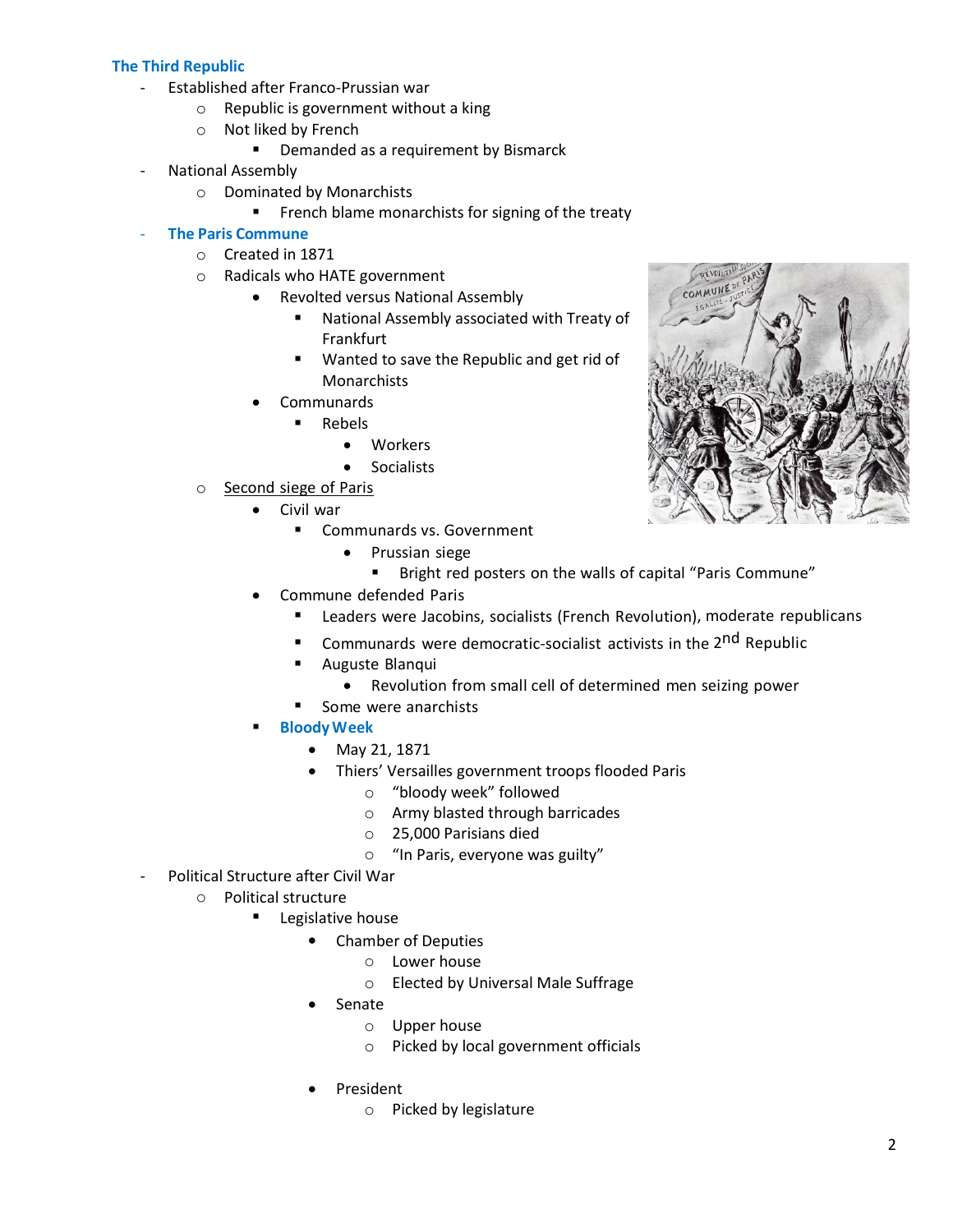- o Very powerful figurehead
- Cabinet
	- o Picked by president
- Premier
	- o Prime Minister
		- Held all real power
- o Weaknesses
	- **Many enemies** 
		- Monarchists
		- **Catholics**
		- Military
	- Too many political parties
		- 12 major parties
		- Led to formation of coalitions
			- o In order to get a majority
			- o Very shaky
			- o 50 different coalitions in first 50 years
	- Scandals and corruption
		- **•** Boulanger Affair
			- o Boulanger
				- **General**
				- **Monarchist**
				- **Wanted stronger army**
				- Had a plot to overthrown government
				- **Whipped up bitterness against Germans** 
					- Take back Alsace and Lorraine
			- o Plot discovered
				- Accused of treason
				- **Fled and killed himself**
		- Panama Canal Crisis
			- o Financial crisis
				- **French company building canal went close to bankruptcy** 
					- News of bribes made to government for contract
					- People lose lots of money
						- o Blame the government
		- **Dreyfus Affair**
			- o 1894
			- o Jewish Captain in military
				- Not a lot of Jews in the military
			- o Accused of giving military secrets to Germany
				- **Anti-Semitic frame up** 
					- Wave of anti-Semitism
				- Really innocent
					- Convicted
			- o Found real traitor
				- **Ferdinand Esterhazy** 
					- Catholic monarchist
				- **Government refused to reopen** the case